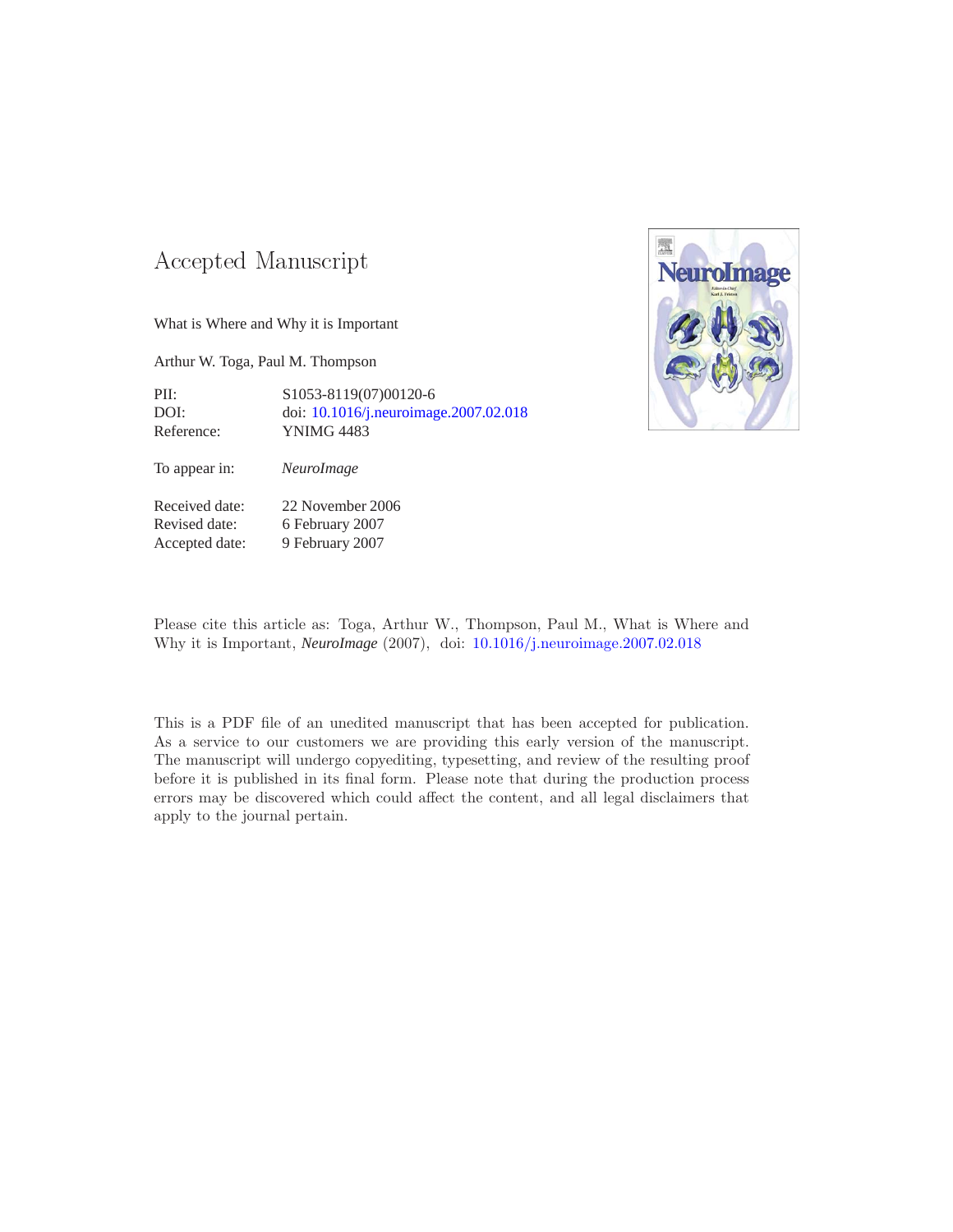## **What is Where and Why it is Important**

**Arthur W. Toga and Paul M. Thompson**

What is Where and Why it is Important<br>Arthur W. Toga and Paul M. Thompson<br>boratory of Neuro Imaging, Department of Neuro<br>UCLA School of Medicine, Los Angeles, CA, US<br>A commentary for<br>NeuroImage<br>Submitted: November 22, 2006 **Laboratory of Neuro Imaging, Department of Neurology, UCLA School of Medicine, Los Angeles, CA, USA**

**A commentary for** *NeuroImage*

**Submitted: November 22, 2006**

Please address correspondence to: Dr. Arthur W. Toga

Laboratory of Neuro Imaging, Dept. of Neurology, UCLA School of Medicine 635 Charles E. Young Drive South, Suite 225, Los Angeles, CA 90095-7334 **Phone:** (310) 206-2101 **Fax:** (310) 206-5518 **E-mail:** toga@loni.ucla.edu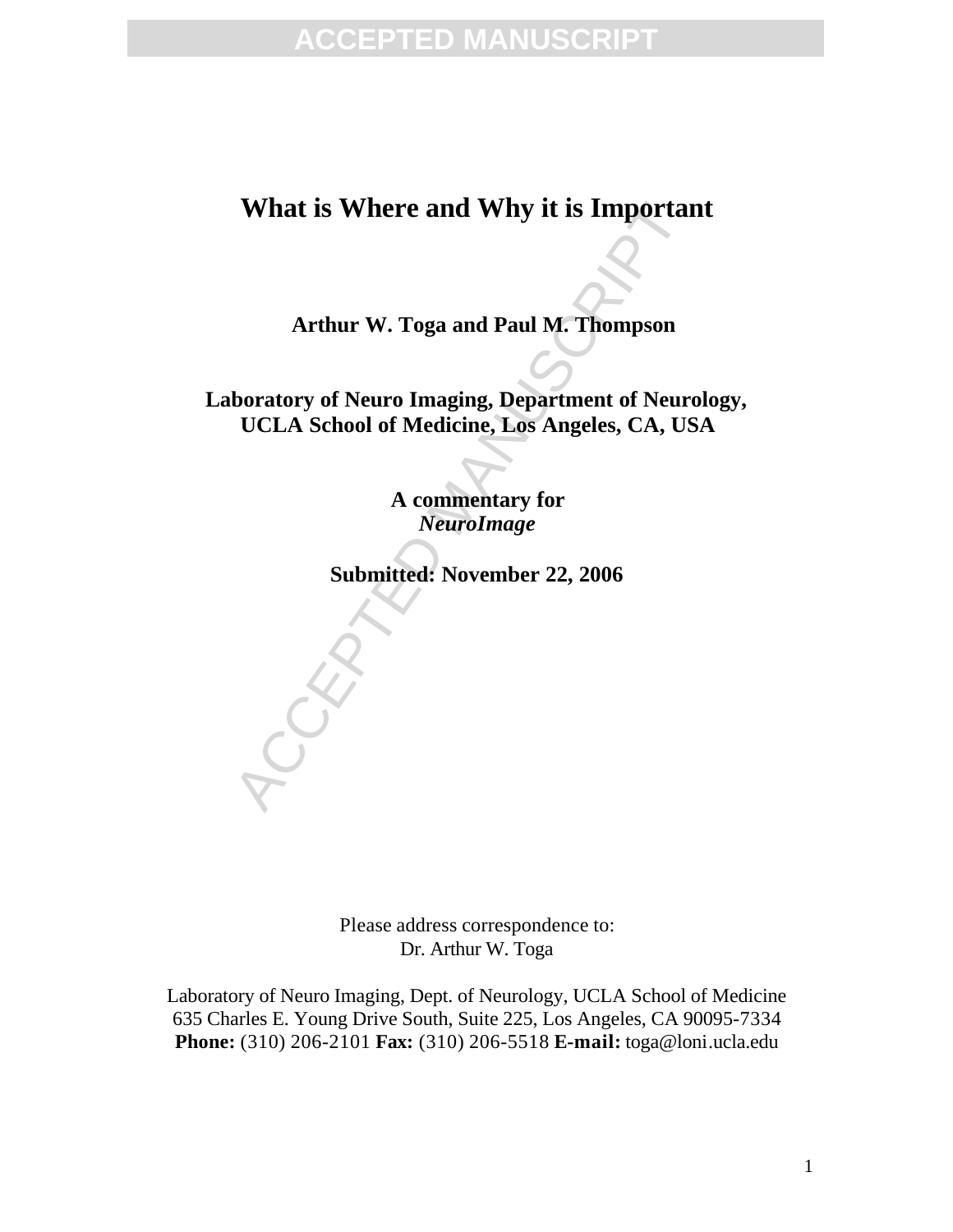#### **What is Where and Why it is Important**

**Arthur W. Toga and Paul M. Thompson**

Arthur W. Toga and Paul M. Thompson<br>y Devlin and Poldrack entitled 'In praise of Tedious Anatomy<br>important topic. Namely, how do we effectively con<br>accuracy and precision, the 'where' of our measurements'<br>nents for the use The paper by Devlin and Poldrack entitled 'In praise of Tedious Anatomy' deals with an increasingly important topic. Namely, how do we effectively communicate, with appropriate accuracy and precision, the 'where' of our measurements? They make cogent arguments for the use of anatomical maps to reference the location of functionally active regions of brain as measured with fMRI. We agree with this premise and would like to amplify further (with some additional suggestions) the rationale for equating functional measures with observations about structure. But before we do that, it might be useful to first generalize this issue, as one that pertains to 1) comparing data collected across multiple subjects, modalities, experiments and laboratories and 2) integrating this data as a comprehensive whole.

Specifying the site of activation, in anatomic terms, is intended (in part) to provide the ability to compare and contrast different studies. The notion of an atlas is, among other things, to help with this localization. Unfortunately many anatomic terms are sometimes interpreted variably and the boundaries of anatomic regions are sometimes in dispute. Given the mostly descriptive history of anatomy, its application, in a traditional sense, to modern volumetric MRI surveys of the brain sometimes produces more problems than it solves. Atlases such as the (Talairach and Tournoux, 1988) are woefully inadequate as an anatomic reference but did encourage the use and further development of spatial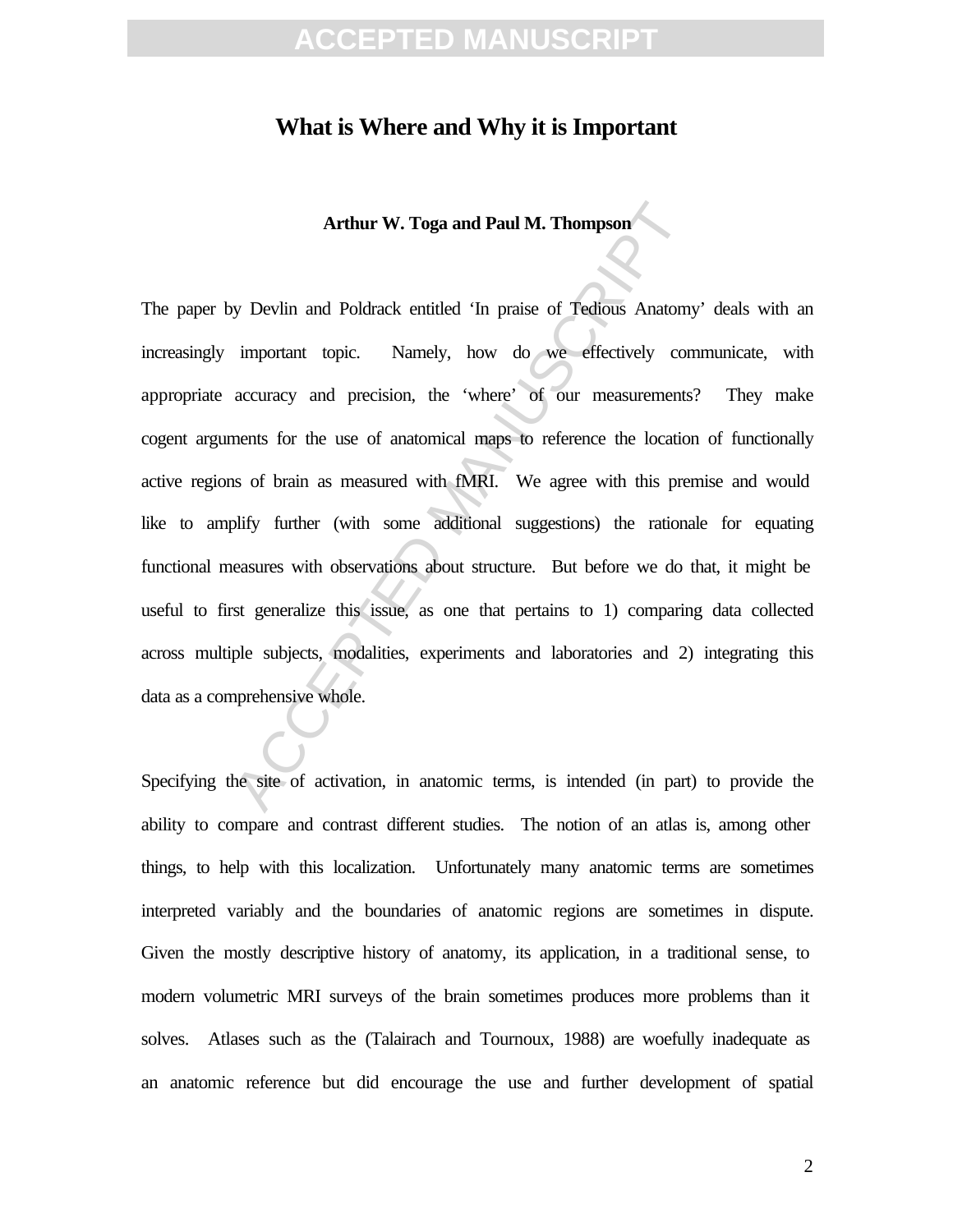normalization schemes to reduce size and shape variability of brains. Other atlases such as (Ono et al., 1990) and (Duvernoy, 1991 , Schleicher et al., 2005) provide far more complete and detailed delineations but either do not provide any principles or algorithms for spatial normalization or Cartesian coordinate systems. And finally, the question of how a single brain based atlas can represent a population is rarely argued anymore.

#### *Describe Where you are.*

defailed delineations but either do not provide any principle<br>normalization or Cartesian coordinate systems. And finally,<br>brain based atlas can represent a population is rarely argued anym<br>here you are.<br><br>can ficilitate thi What then can ficilitate this need to compare and contrast brain image data? We believe this requires more complete descriptions. Just as when we give directions to our house we might say, "… the address is123 Main street, it's the third house on the left after the intersection, it's a white house with a porch, two stories tall…", etc. If using certain Global Positioning Systems (GPS) we might specify the latitude and longitude, in coordinates. We provide several ways to locate and identify the house. The different descriptions, collectively, make it easy to find and often compare it to others that may be geographically close. In brain mapping, this is difficult because often the only reference we have is an accompanying macroscopic structural MRI. So we might say the site of activation is in Brodmann area 46 or Talairach and Tournoux coordinate  $(x,y,z)$  or in the *pars opercularis* of the inferior frontal gyrus. We might say the activation occurred in the sulcus near the anterior temporal branch of the posterior cerebral artery or was concentrated in layer 4 of the cortex. None individually is very precise but in combination provide increasing degrees of specificity. Collectively, these descriptions make it easier to identify and compare the region where the activation occurred.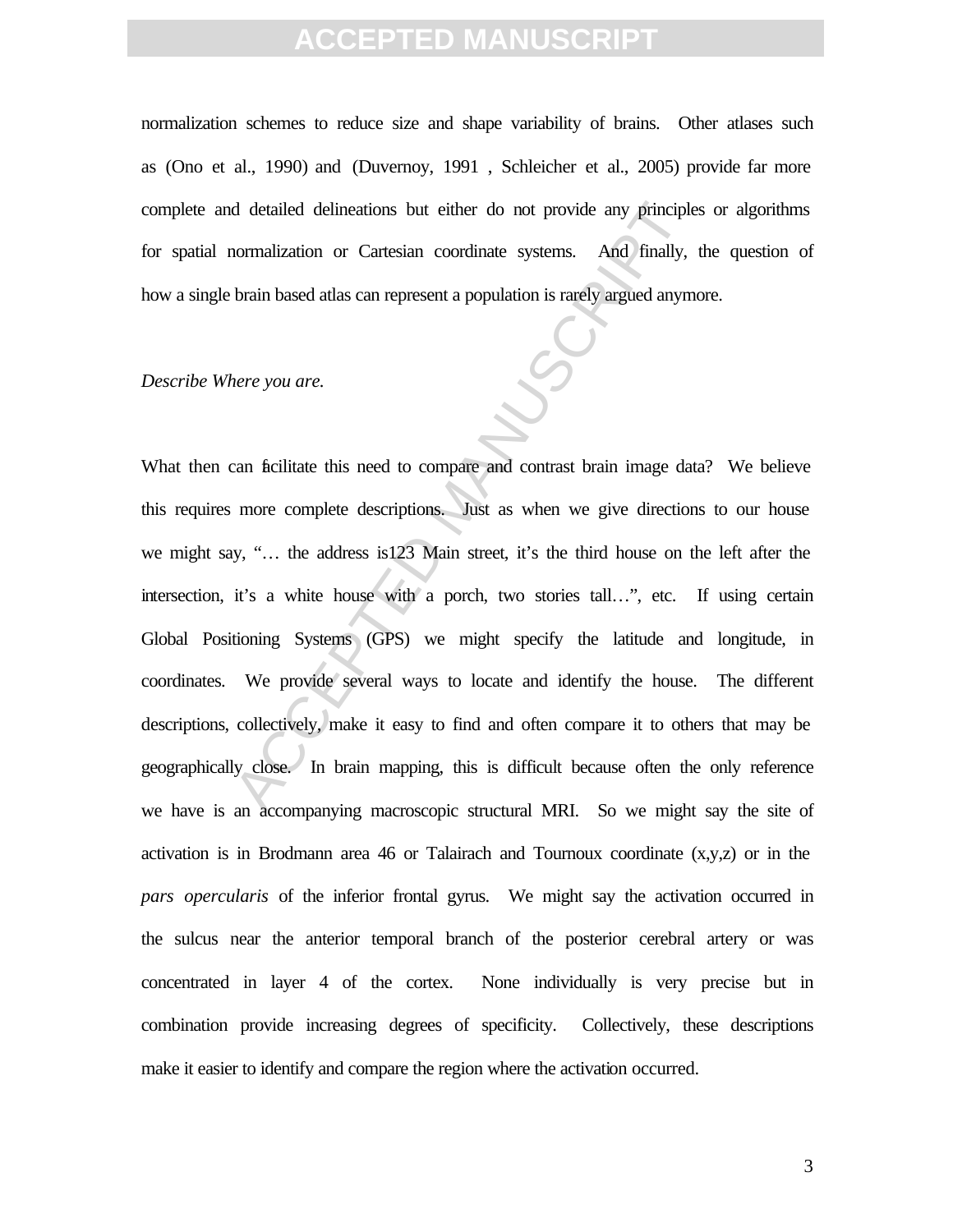## FD M

**Figure 1. Elastic Normalization of the Brodmann and Schmahmann Atlases to Multisubject fMRI Data.** As noted in Devlin and Poldrack, 2007, functional activations are often reported as occurring in certain Brodmann areas without any principled method to transfer atlas labels onto incoming data. Here the classical Brodmann cytoarchitectonic map (Brodmann, 1909) was transferred to a commonly used MRI-based imaging template (Holmes CJ, 1998) (a) and fluidly transformed onto new subjects' BOLD data in a functional imaging study (b). Sulcal landmarks were accurately matching in this warping process by using them as constraints to guide the registration of Brodmann areas in the cortical surface parameter space (c), (d). When multisubject fMRI data were analyzed using only a simple linear normalization to the MRI template (e), activation clusters were smeared out on the cortex. When fluid registration aligned fMRI to the group average cortical surface model, boundaries of activations closely matched Brodmann area 22 *blue colors*), and frontal activations were also detected after reducing cross-subject anatomical misregistration. Such analyses are currently being adapted to transfer the anatomical partitions in the Schmahmann cerebellar atlas onto multi-subject maps of cerebellar surface activation, improving bealization and interpretation of activation foci (h).

This deformation of a canonical atlas is expandable, in principle, to include surface-based alignment of empirical compilations of data on cytoarchecture (Zilles et al., 2002, Schleicher et al., 2005).

[Data adapted from (Rasser et al., 2005); see also (Makris et al., 2003) for related work].

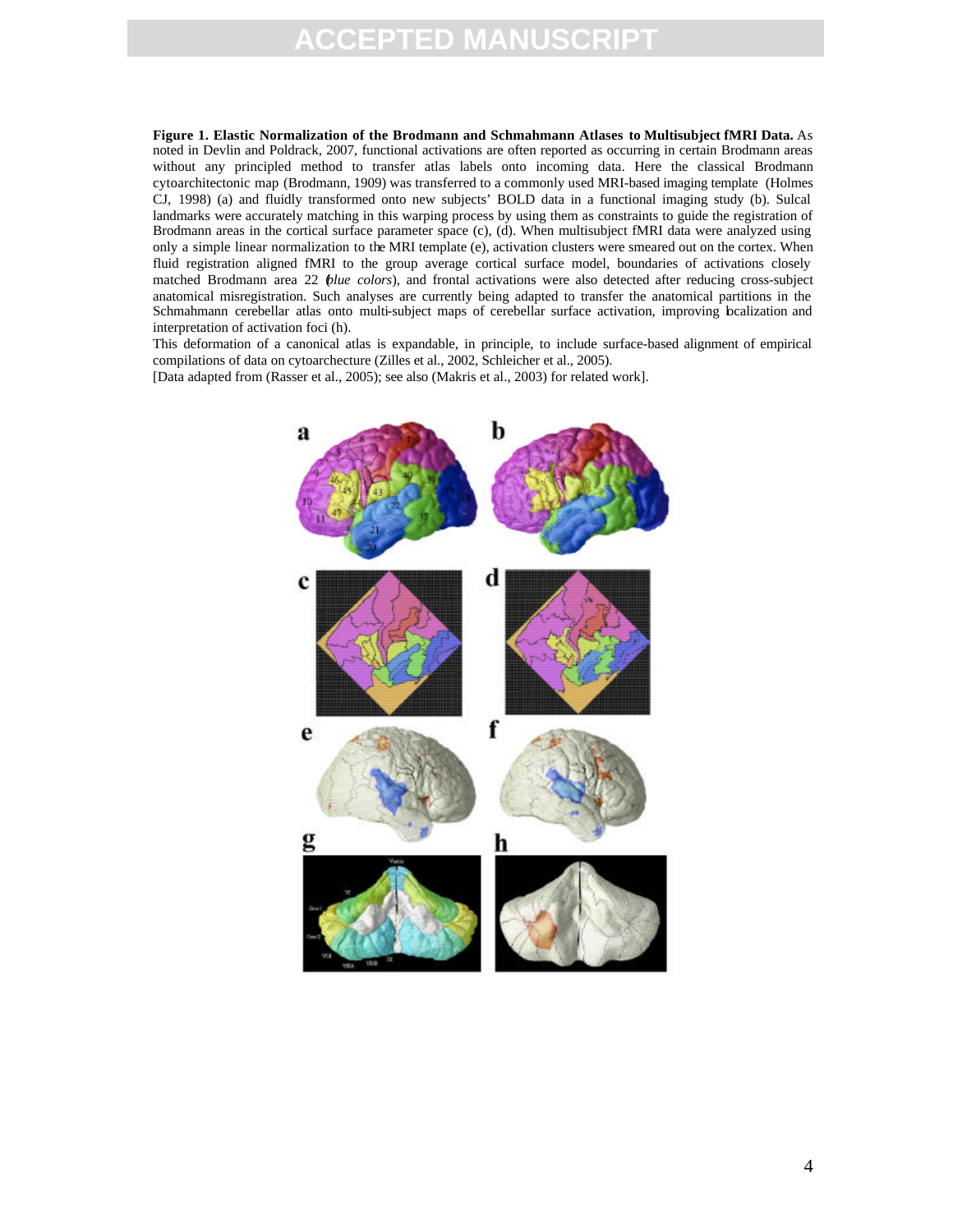#### *Integrate the data*

The interior of utilizing multifactorial descriptors intriguing, is<br>e novel classification schemes to help identify regions, circuits<br>No longer are we confined to anatomic divisions defined<br>usity observed using classical h What makes this notion of utilizing multifactorial descriptors intriguing, is the emergence of ever more novel classification schemes to help identify regions, circuits and systems of the brain. No longer are we confined to anatomic divisions defined by cell type or packing density observed using classical histological techniques. Complementing the cytoarchitectural descriptions of (Brodmann, 1909), (von Economo and Koskinas, 1925), (Duvernoy, 1991 ), (Ono et al., 1990), and (Mai J, 1997) are atlases of chemoarchitecture (Zilles et al., 2002), neurotransmitters (Schleicher et al., 2005), gene expression patterns (Mansour A, 1995), angioarchitecture (Nowinski et al., 2005), and white matter connections (Mori et al., 2005), among other things.

Unfortunately, most of these newer classification schemes are still works in progress. They may not cover the entire brain. They may still be based on one or few brains. They may not be compatible with methods to place them in correspondence with experimental data or they may have limited resolution, etc.

However, when combined, they can overcome their individual limitations. Although not yet available, efforts to computationally integrate these atlases are in progress ((Nowinski et al., 1997); (Maldjian et al., 2003); (Carmack et al., 2004); (Nowinski, 2004). Ontologies that provide relationship definitions between classification schemes are being created (Martin et al., 2003) and applications of historically important maps to interrogate modern MRI are now possible (see **Figure 1**). For these studies, elaborate surface-based

5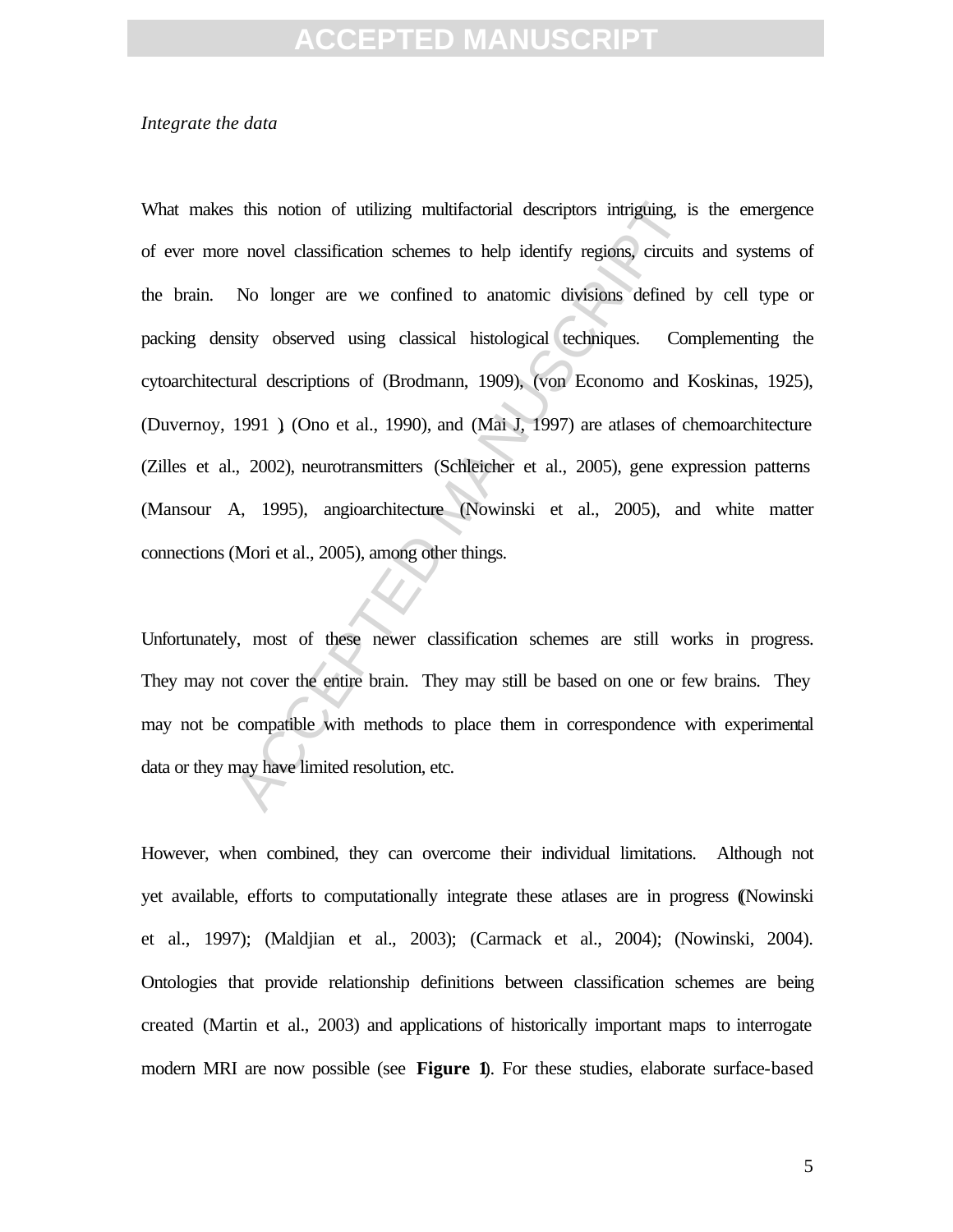and volumetric warping approaches have been developed to enable the transfer of classical maps into digital coordinates, and between digital atlases and individual datasets. Once available, the integration of these atlases will provide a far more specific and descriptive notion of what is where. After all, the separation of these classification schemes was borne out of necessity to collect the data, not because any one is more important than any other. Classification schemes each have a role to play as all are important. However, they should be integrated.

#### *Group Statistics*

ce available, the integration of these atlases will provide a faive notion of what is where. After all, the separation of the some out of necessity to collect the data, not because at an any other. Classification schemes e Can an atlas based on any one single individual be representative? The Devlin and Poldrack paper, makes a clear and convincing argument that this is inappropriate. Numerous other papers (Van Essen, 2005); (Toga et al., 2006)) have come to the same conclusion and many population based atlases have emerged in response to this need (Mazziotta et al., 2001). But the same logic can be carried to the next level by creating many different population based atlases, each specific to the group demographics, disease, age or other characteristics of the subjects being studied. These provide not only population statistics within the map but arguably better represent the morphological signature of that particular cohort. What must be included in all analyses are confidence statistics on where the activity takes place. Whether this entails a statistic on probability, percentile or other metric may depend on the experimental design and other factors.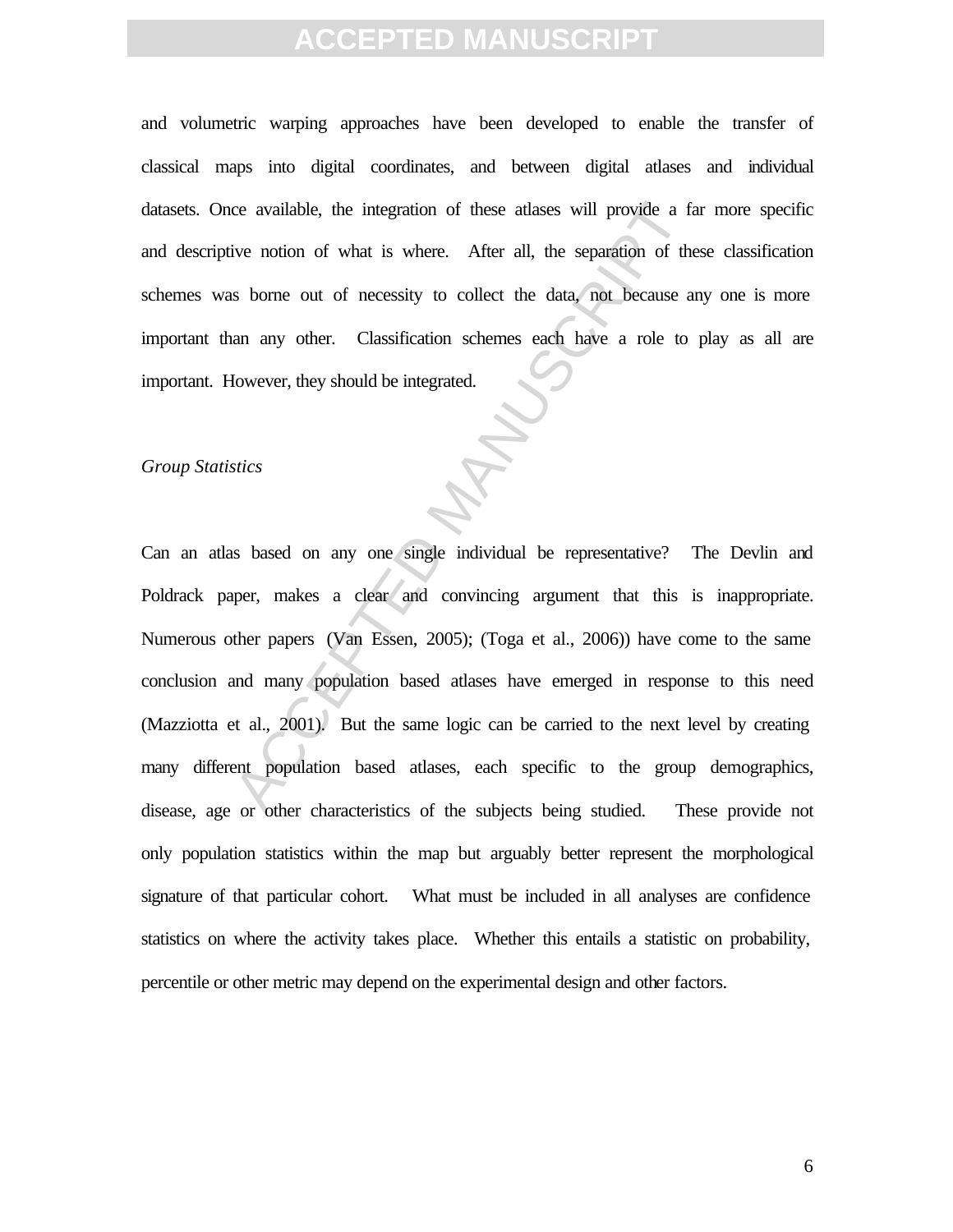Adoption of a single normal atlas, even a probabilistic version, for all subject studies provides for the nominal capability for easier comparisons but in doing so fails to adequately measure the nuances within each group.

reasure the nuances within each group.<br>
discussion into consideration, it seems that it might be prom a single modality, single group representation for every stude and Poldrack paper. Any given imaging experiment will l<br> Taking this discussion into consideration, it seems that it might be prudent to avoid dependency on a single modality, single group representation for every study as is argued in the Devlin and Poldrack paper. Any given imaging experiment will be better served by mapping to a population based atlas that closely resembles the cohort under study. We suggest that population atlases for groups such as Alzheimer's (Thompson et al., 2000); (Mega et al., 2005), schizophrenia (Narr et al., 2001); (Cannon et al., 2006)), pediatric populations (Wilke et al., 2003); (Gogtay et al., 2004); (Evans and Group, 2006)), autism (Joshi et al., 2004), even decades of life (Mazziotta et al., 2001) should be utilized, as appropriate, for the subject group.

#### *Standardization is premature.*

Another of the points made in the Devlin and Poldrack paper is that a practical solution must be available in order to encourage usage. The MNI atlas was identified because it is in digital format, represents a population rather than an individual, and is distributed as part of common image analysis packages that provide algorithms to align data to it. Although it is available, adoption as THE solution could have the unwanted consequence of reducing enthusiasm for development of more specific atlases. It also may further encourage adoption of yet another sanctioned solution to those with limited experience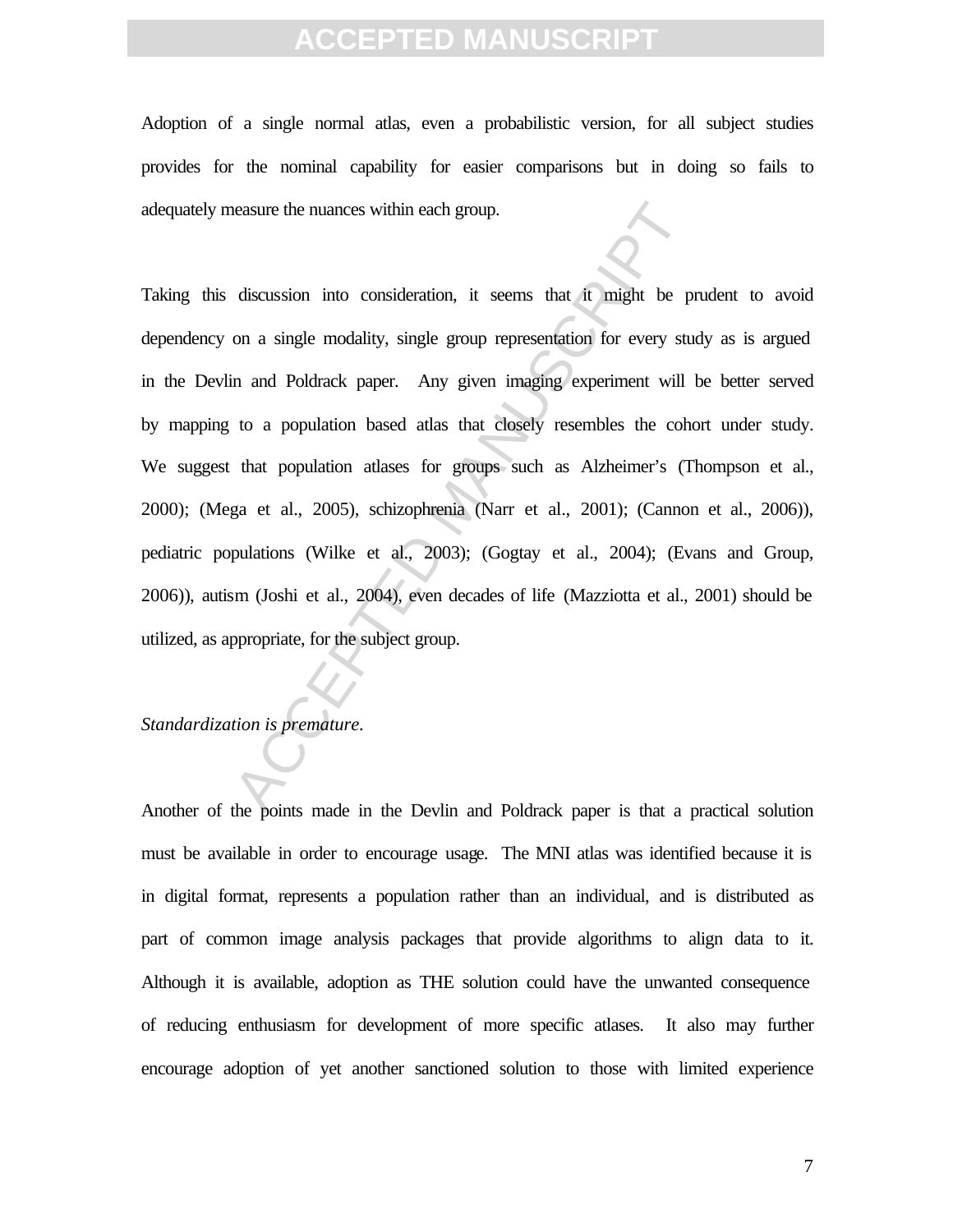and understanding of the (in)appropriateness of a particular atlas for interrogation of functional anatomy. Perhaps the paper title; 'In praise of Tedious Anatomy' could be broadened to say 'In Praise of Tedious Analysis'.

say 'In Praise of Tedious Analysis'.<br>So ongoing developments in computational anatomy to create lates to represent subpopulations, while retaining well-resolved are vital to assist automated algorithms for aligning data ev There are also ongoing developments in computational anatomy to create better canonical image templates to represent subpopulations, while retaining well-resolved anatomical features that are vital to assist automated algorithms for aligning data to them. These atlases may even have a time-varying component (Janke et al., 2001), allowing subjects of different ages to be brought into the atlas using an age-appropriate transformation. Rather than average images together voxel-by-voxel to produce a blurred template, as was done in many 'first generation' statistical atlases, many groups are developing practical methods to create well-resolved canonical atlas images that represent the statistical mean anatomy for a population, using deformation averaging (Collins et al., 1995); (Thompson et al., 2000); (Kochunov P, 2002); (Twining et al., 2005)), Lie group methods on deformation tensors (Woods, 2003); (Lepore et al., 2006)), or geodesics on groups of diffeomorphic flows (Joshi et al., 2004); (Miller et al., 2005); (Lorenzen et al., 2006)). These approaches are complex, but are advantageous as they are close (in a strictly defined mathematical sense) to the brains being normalized to them and are likely to improve spatial accuracy and reduce sources of bias when comparing datasets in a canonical coordinate system.

The utility of the atlas is only as good as the method used to map the data into it. Specifying the 'where' of functional activity requires a full and comprehensive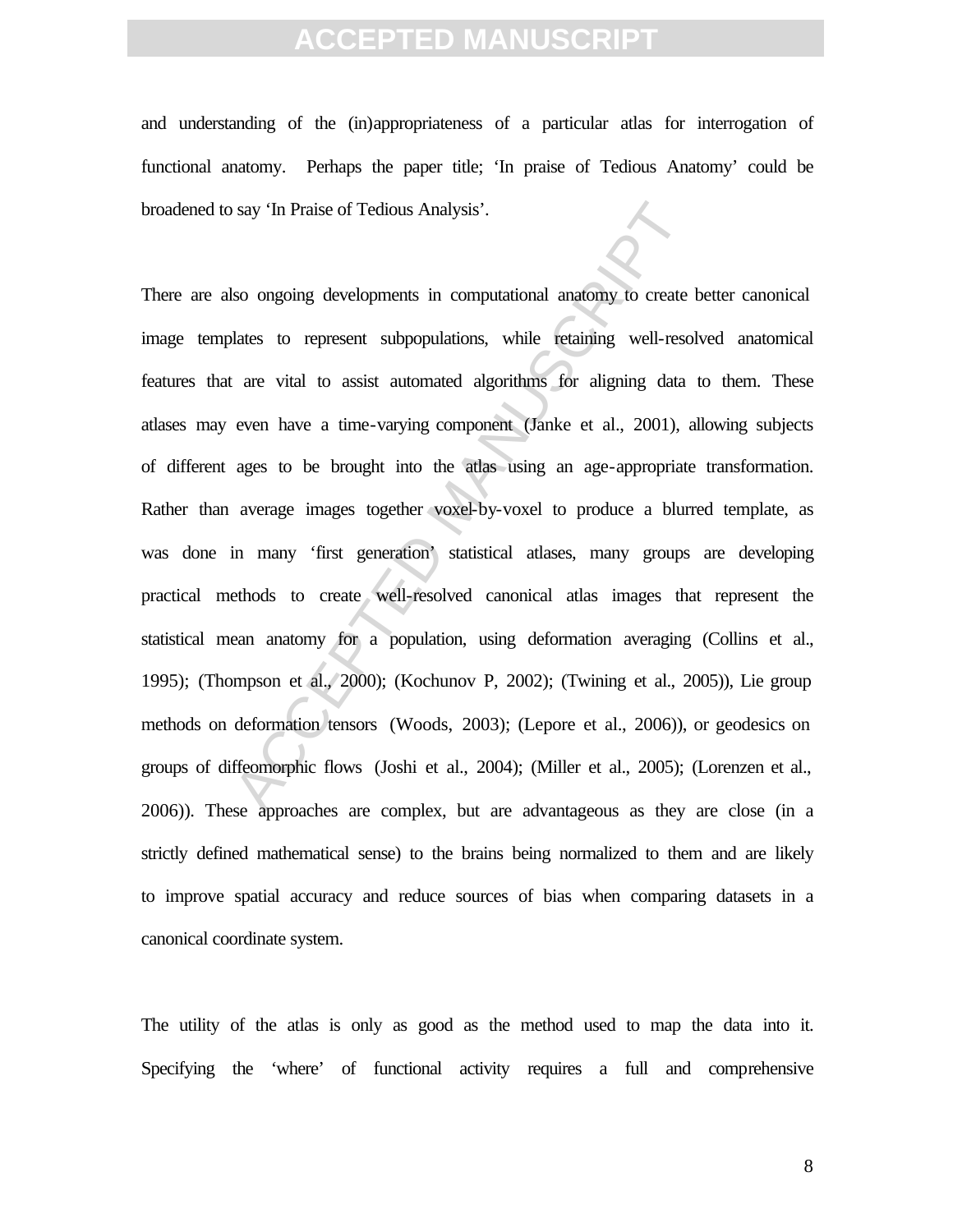Ity congruent? There are now many different approaches<br>and assumptions, for mapping to an atlas. Some are based<br>in which 3D transformations deform the full brain<br>nce with the atlas. These mappings were traditionally line<br>r description of how that was determined. What were the mapping algorithms that performed the registration or more likely the deformation to make the subject and the atlas spatially congruent? There are now many different approaches, with various limitations and assumptions, for mapping to an atlas. Some are based on volumetric registration, in which 3D transformations deform the full brain volume into correspondence with the atlas. These mappings were traditionally linear or piecewise linear (Talairach and Tournoux, 1988), but it is now more common to use polynomial, elastic or fluid transformations with thousands or millions of degrees of freedom to better adapt the individual data to the atlas (e.g., (Ashburner et al., 2000)). The principles guiding these registration approaches also continue to advance (e.g., (Chiang et al., 2006); (Leow et al., 2007)). Other approaches directly model the cortex, inducing a spherical or planar parametric reference grid onto the cortical surface, providing a mathematical framework to perform higher-order alignments of structure or function within the cortical sheet (Thompson et al., 2004); (Rasser et al., 2005)).

A likely innovation, over the coming years, is that surface-based and volumetric registration approaches may be routinely integrated when transferring data into an atlas coordinate space (Joshi et al., 2007). Despite their added complexity, surface-based approaches have some major advantages for integrating and localizing cortically-derived brain maps (e.g., (Fischl et al., 1998); (Zeineh et al., 2003); (Van Essen, 2005); (Goebel et al., 2006)) in that they respect the topology of the cortical sheet and allow improved alignment of functional, structural and architectonic maps across subjects and even across species. However, most brain mapping studies now use volumetric registration without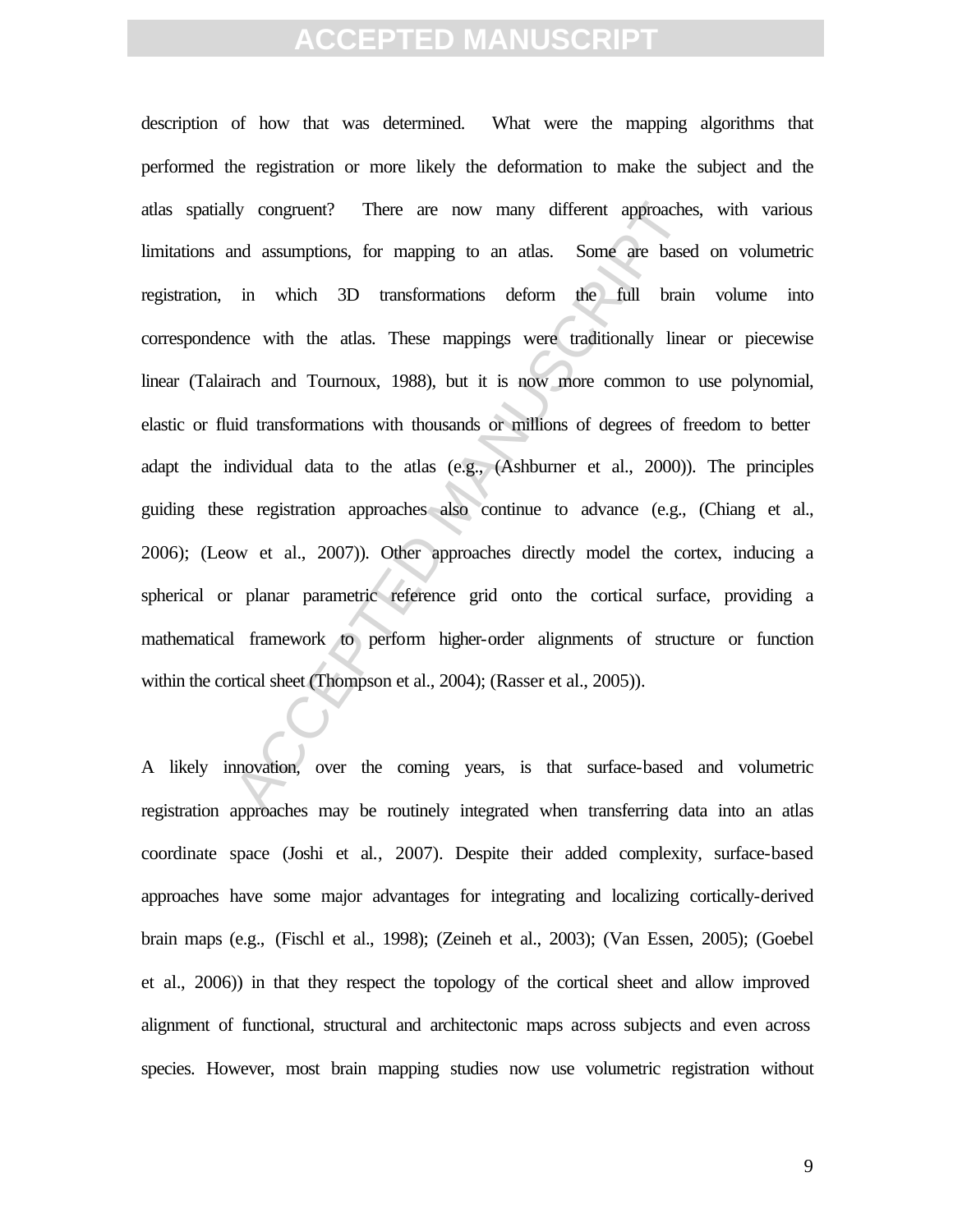In of the cortex. Hybrid approaches using hierarchical del<br>and Toga, 1996); (Joshi et al., 2007)) allow the full image<br>along with the cortical surfaces and their internal sulcal land<br>nisistent statistical results in both t explicit cortical modeling and without using cortical features as constraints, producing 3D statistical parametric maps that are difficult to cross-reference or reconcile with any representation of the cortex. Hybrid approaches using hierarchical deformations (e.g. (Thompson and Toga, 1996); (Joshi et al., 2007)) allow the full image volumes to be normalized along with the cortical surfaces and their internal sulcal landmarks, yielding spatially consistent statistical results in both the 3D volume and the cortical surface parameter space. These efforts may take some time to become routinely accepted, but the benefits of linking surface and volumetric data will make this integration highly probable. For these reasons, it is unlikely that any currently available standardized atlas will offer the generality and flexibility required to accommodate these future analytic developments.

#### *Full Provenance*

Methods sections of published papers are full of program descriptions but not necessarily the specific algorithms used, their parameters, or the preprocessing steps undertaken before the programs are executed. We need a way to capture the full history of processing, in all its detail, to truly make data comparable. There are now several efforts to include this information in databases (Toga, 2002). There are even programs that retain descriptors of the algorithms chosen as part of the results (Rex et al., 2003). These must be included as part of any atlasing approach. If this information is retained as a processing pipeline that is efficient to calculate, statistics from previously published studies can be recomputed after transferring data to new coordinate systems, facilitating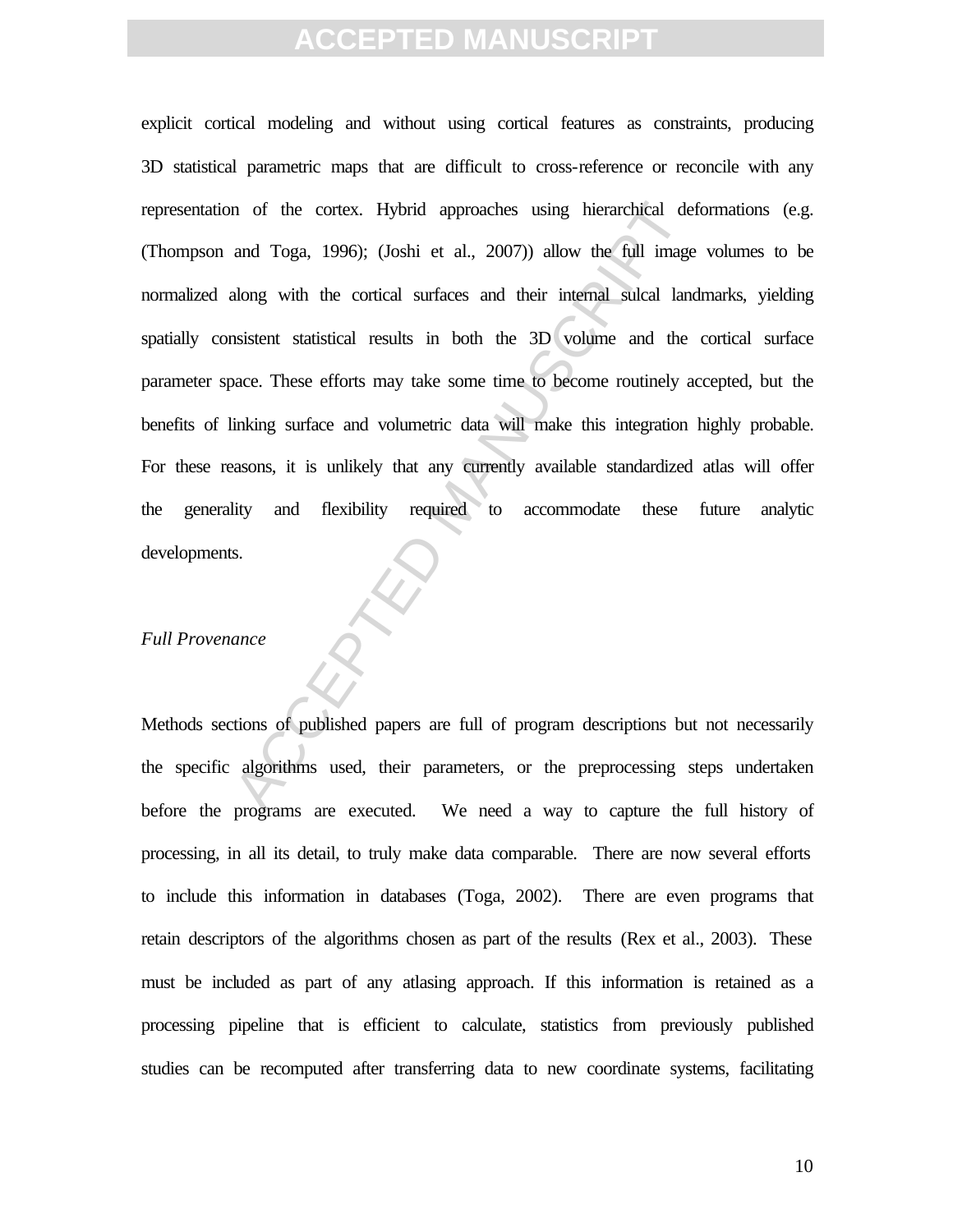elopments in data normalization and atlasing can then be brouver<br>bublished data, even if the findings were originally reported<br>t are obsolete or incompatible with current or future or<br>statistical maps previously reported i cross-study comparisons and meta-analysis. Storage of information on data provenance is vital to ensure that the findings of old studies can be leveraged in the future. Future analytic developments in data normalization and atlasing can then be brought to bear on previously published data, even if the findings were originally reported in coordinate systems that are obsolete or incompatible with current or future ones. With data provenance, statistical maps previously reported in one coordinate system can be transferred to another, without requiring us to be dependent on any current atlas, now or in the future.

Knowledge of the anatomy may be tedious to learn but it is clearly needed and no less important than all the elements of the experiment and analysis, the imaging protocol, the mathematics, the reference(s) and the visualization.

**Acknowledgments.** This work was supported by the National Institutes of Health through the NIH Roadmap for Medical Research, grant U54 RR021813 entitled Center for Computational Biology (CCB). Information on the National Centers for Biomedical Computing can be obtained from <http://nihroadmap.nih.gov/bioinformatics>. Additional support was provided by the NIH research grants R01 LM005639, P01 EB001955, and P50 AG016570, the NIH/NCRR resource grant P41 RR013642, and the Biomedical Informatics Research Network (BIRN, http://www.nbirn.net).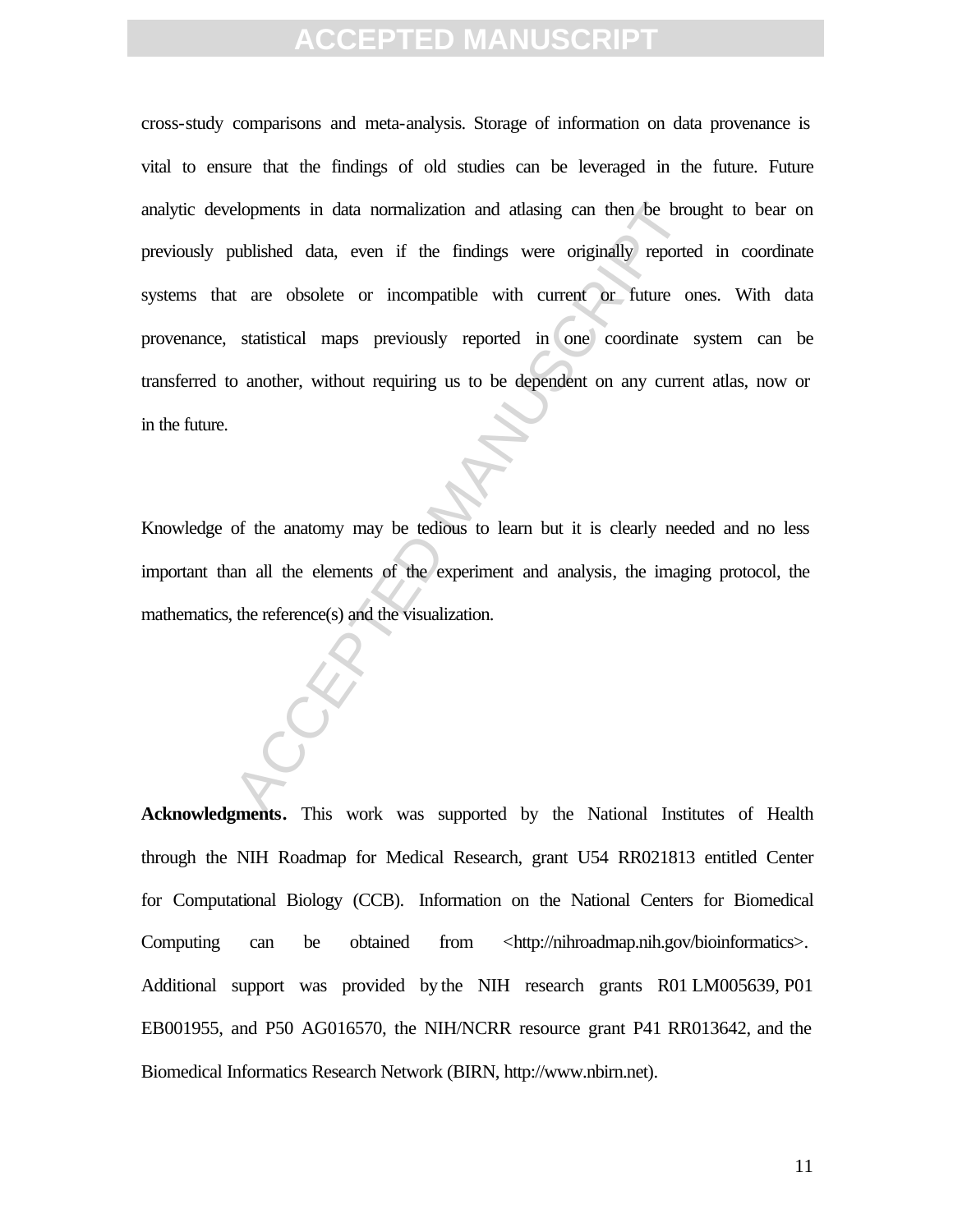Literature Cited.

- Ashburner, J., Andersson, J. L. and Friston, K. J., 2000. Image registration using a symmetric prior - in three dimensions. Human Brain Mapping. 9, 212-225.
- Brodmann, K., 1909. Vergleichende lokalistionslehre der grosshirnrinde in ihren prinzipien dargestellt auf grund des zellenbause. In: Barth, L. (Ed.), Some Papers on the Cerebral Cortex, Thomas, Springfields, IL, pp. 201-230.
- J., Andersson, J. L. and Friston, K. J., 2000. Image regi<br>metric prior in three dimensions. Human Brain Mapping. 9, 212-230.<br>
K., 1909. Vergleichende lokalistionslehre der grosshimr<br>
upien dargestellt auf grund des zelle Cannon, T. D., Thompson, P. M., van Erp, T. G., Huttunen, M., Lonnqvist, J., Kaprio, J. and Toga, A. W., 2006. Mapping heritability and molecular genetic associations with cortical features using probabilistic brain atlases: methods and applications to schizophrenia. Neuroinformatics. 4, 5-19.
- Carmack, P. S., Spence, J., Gunst, R. F., Schucany, W. R., Woodward, W. A. and Haley, R. W., 2004. Improved agreement between Talairach and MNI coordinate spaces in deep brain regions. NeuroImage. 22, 367-371.
- Chiang, M. C., Dutton, R. A., Hayashi, K. M., Toga, A. W., Lopez, O. L., Aizenstein, H. J., Becker, J. T. and Thompson, P. M., 2006. 3D pattern of brain atrophy in HIV/AIDS mapped using tensor-based morphometry. Proceedings of the Annual Meeting of the American Academy of Neurology, pp.
- Collins, D. L., Holmes, C. J., T.M., P. and Evans, A. C., 1995. Automatic 3-D model based neuroanatomical segmentation. Human Brain Mapping. 3, 190-208.
- Duvernoy, H. M., 1991 The human brain. Springer-Verlag, New York.
- Evans, A. C. and Group, B. D. C., 2006. The NIH MRI study of normal brain development. NeuroImage. 30, 184-202.
- Fischl, B., Sereno, M. I., Tootell, R. B. H. and Dale, A. M., 1998. High-resolution intersubject averaginga coordinate system for the cortical surface. Human Brain Mapping. 8, 272-284.
- Goebel, R., Esposito, F. and Formisano, E., 2006. Analysis of functional image analysis contest (FIAC) data with brainvoyager QX: From single-subject to cortically aligned group general linear model analysisself-organizing group independent component analysis. Hum Brain Mapp. 27, 392--401.
- Gogtay, N., Giedd, J. N., Lusk, L., Hayashi, K. M., Greenstein, D., Vaituzis, A. C., Nugent, T. F., 3rd, Herman, D. H., Clasen, L. S., Toga, A. W., Rapoport, J. L. and Thompson, P. M., 2004. Dynamic mapping of human cortical development during childhood through early adulthood. Proceedings of the National Academy of Sciences of the United States of America. 101, 8174-8179.
- Holmes CJ, H. R., Collins L, Woods R, Toga AW, Evans AC, 1998. Enhancement of MR images using registration for signal averaging. J Comput Assist Tomogr. 22, 324- 333.
- Janke, A. L., Zubicaray, G. I., Rose, S. E., Griffin, M., Chalk, J. B. and Galloway, G. J., 2001. 4D deformation modeling of cortical disease progression in Alzheimer's dementia. Magn Reson Med. 46, 664-666.
- Joshi, A. A., Shattuck, D. W., Thompson, P. M. and Leahy, R. M., 2007. Simultaneous surface and volumetric brain registration using harmonic mappings. IEEE Trans Med Imag. In press.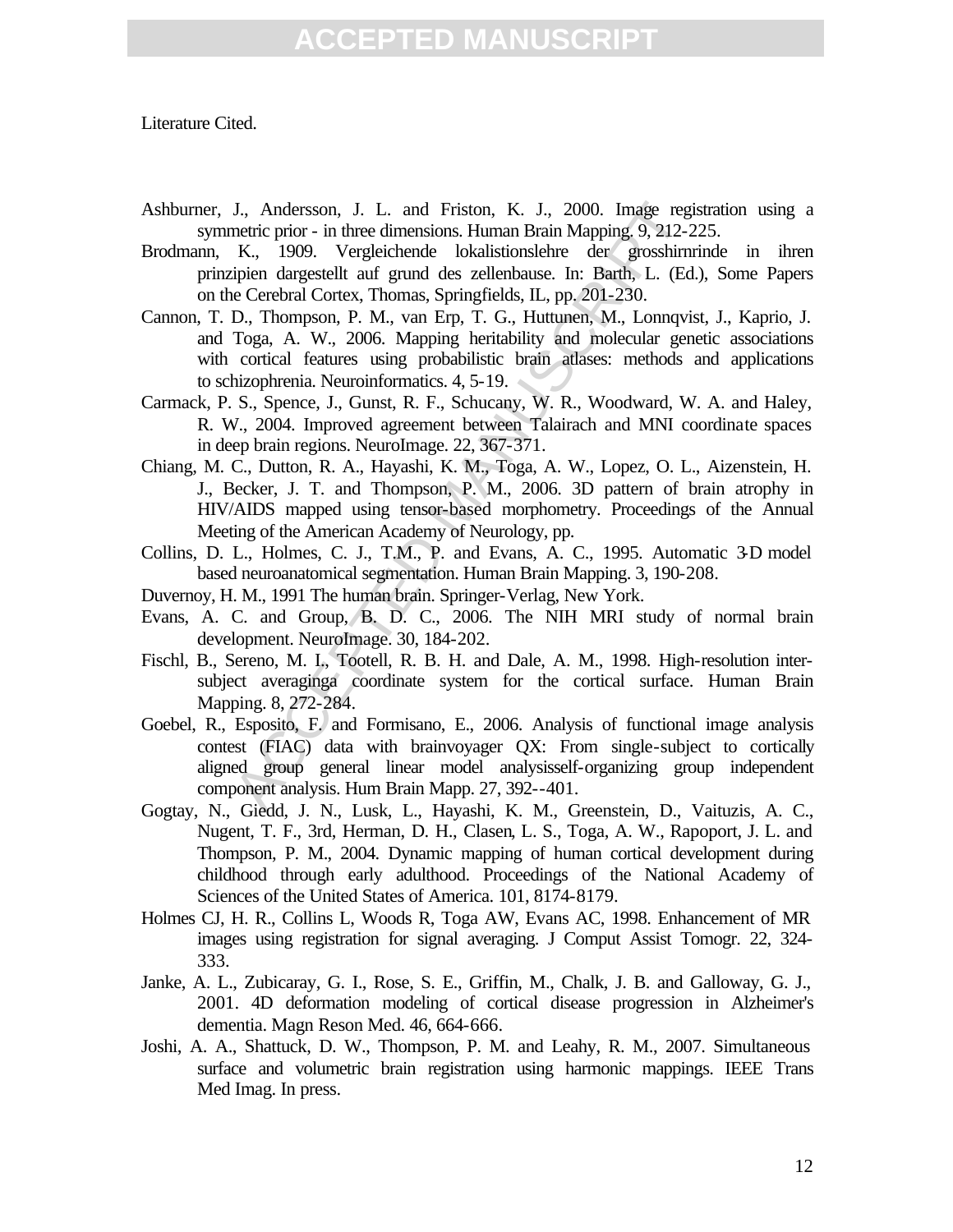- Joshi, S., Davis, B., Jomier, M. and Gerigb, G., 2004. Unbiased diffeomorphic atlas construction for computational anatomy. NeuroImage. 23, S151-S160.
- Kochunov P, L. J., Thompson P, Toga AW, Brewer P, Hardies J, Fox P, 2002. An optimized individual target brain in the talairach coordinate system. NeuroImage. 17, 922-927.
- Leow, A. D., Yanovsky, I., Chiang, M. C., Lee, A. D., Lu, A., Klunder, A. D., Becker, J. T., Davis, S. W., Toga, A. W. and Thompson, P. M., 2007. Statistical properties of Jacobian maps and inverse-consistent deformations in non-linear image registration. IEEE Trans Med Imag. In Press.
- 22-927.<br>
22-927.<br>
22-927. Wanovsky, I., Chiang, M. C., Lee, A. D., Lu, A., Klunder, A<br>
20avis, S. W., Toga, A. W. and Thompson, P. M., 2007. Stat<br>
Idacobian maps and inverse-consistent deformations in n<br>
tration. IEEE Tran Lepore, N., Brun, C. A., Chiang, M. C., Chou, Y. Y., Dutton, R. A., Hayashi, K. M., Becker, J. T., Aizenstein, H. J., Lopez, O. L., Toga, A. W. and Thompson, P. M., 2006. Multivariate statistics of the Jacobian matricies in tensor-based morphometry and their application to HIV/AIDS. Proceedings of the 9th IEEE Conference on Medical Image Computer and Computer Assisted Intervention (MICCAI2006), Copenhagen, Denmark, pp.
- Lorenzen, P., Prastawa, M., Davis, B., Gerig, G., Bullitt, E. and Joshi, S., 2006. Multimodal image set registration and atlas formation. Med Image Anal. 10, 440-451.
- Mai J, A. J., Paxinos G, 1997. Atlas of the human brain. Academic, New York.
- Makris, N., Hodge, S. M., Haselgrove, C., Kennedy, D. N., Dale, A., Fischl, B., Rosen, B. R., Harris, G., Caviness, V. S. and Schmanhmann, J. D., 2003. Human cerebellum: surface-assisted cortical parcellation and volumetry with magnetic resonance imaging.
- Maldjian, J. A., Laurienti, P. J., Kraft, R. A. and Burdette, J. H., 2003. An automated method for neuroanatomical and cytoarchitectonic atlas-based interrogation of fMRI data sets. NeuroImage. 19, 1233-1239.
- Mansour A, F. C., Burke S, Akil H, Watson SJ, 1995. Immunohistochemical Localization of the Cloned Mu Opioid Receptor in the Rat CNS. J Chem Neuroanat. 8, 283- 305.
- Martin, R. F., Rickard, K., Mejino, J. L., Agoncillo, A. V., Brinkley, J. F. and Rosse, C., 2003. Structural informatics group, the evolving neuroanatomical component of the foundational model of anatomy. AMIA Annu Symp Proc 2003, 927.
- Mazziotta, J., Toga, A., Evans, A., Fox, P., Lancaster, J., Zilles, K., Woods, R., Paus, T., Simpson, G., Pike, B., Holmes, C., Collins, L., Thompson, P., MacDonald, D., Iacoboni, M., Schormann, T., Amunts, K., Palomero-Gallagher, N., Geyer, S., Parsons, L., Narr, K., Kabani, N., Le Goualher, G., Boomsma, D., Cannon, T., Kawashima, R. and Mazoyer, B., 2001. A probabilistic atlas and reference system for the human brain: International Consortium for Brain Mapping (ICBM). Philos Trans R Soc Lond B Biol Sci. 356, 1293-1322.
- Mega, M. S., Dinov, I. D., Mazziotta, J. C., Manese, M., Thompson, P. M., Lindshield, C., Moussai, J., Tran, N., Olsen, K., Zoumalan, C. I., Woods, R. P. and Toga, A. W., 2005. Automated brain tissue assessment in the elderly and demented population: construction and validation of a sub-volume probabilistic brain atlas. Neuroimage. 26, 1009-1018.
- Miller, M. I., Beg, M. F., Ceritoglu, C. and Stark, C., 2005. Increasing the power of functional maps of the medial temporal lobe by using large deformation diffeomorphic metric mapping. Proc Natl Acad Sci U S A. 102, 9685-9690.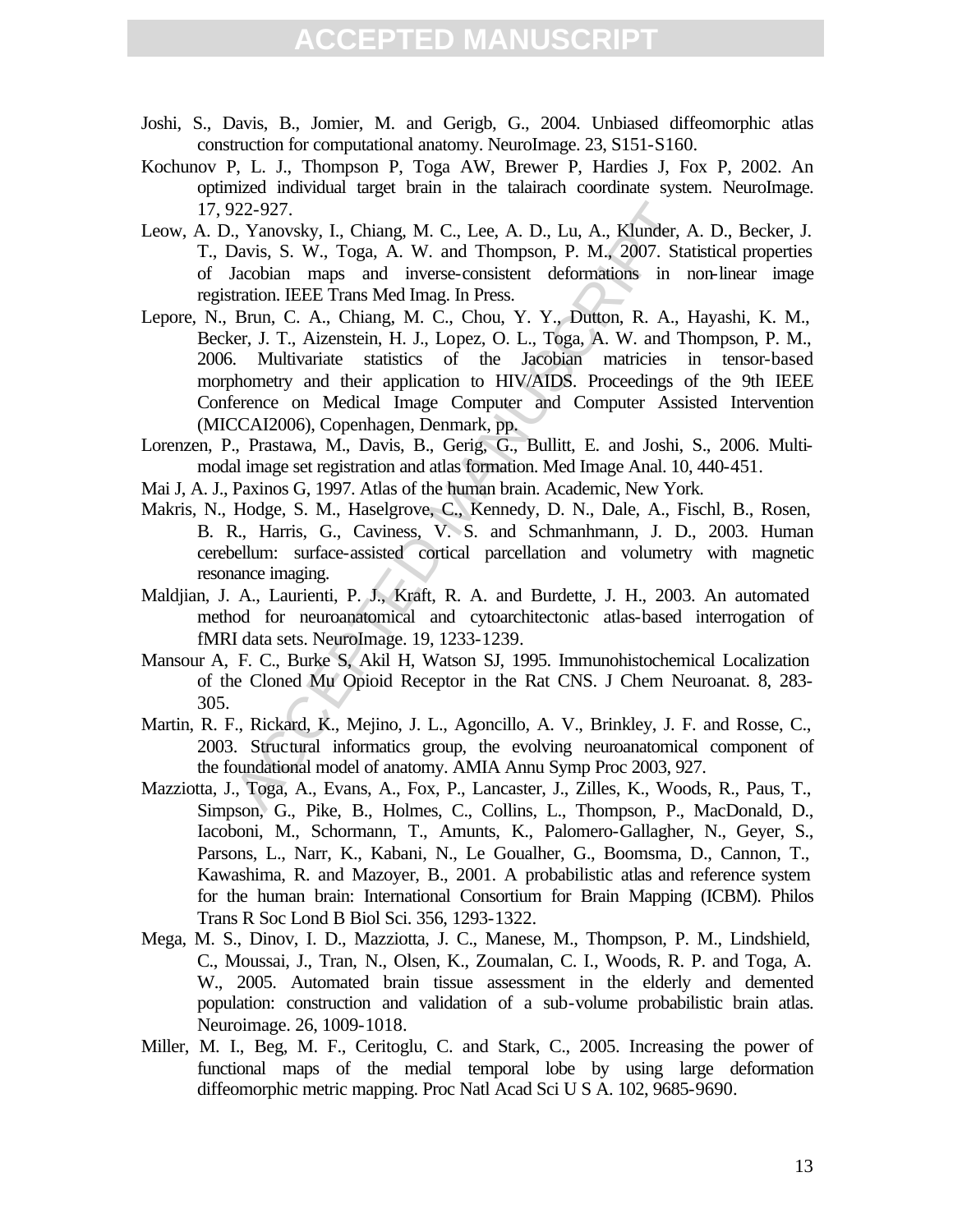- Mori, S., Wakana, S., Nagae-Poetscher, L. M. and Van Zijl, P. C., 2005. MRI atlas of human white matter. Elsevier, Amsterdam, The Netherlands.
- Narr, K. L., Thompson, P. M., Sharma, T., Moussai, J., Blanton, R., Anvar, B., Edris, A., Krupp, R., Rayman, J., Khaledy, M. and Toga, A. W., 2001. Three-dimensional mapping of temporo-limbic regions and the lateral ventricles in schizophrenia: gender effects. Biol Psychiatry. 50, 84-97.
- Nowinski, W. L., 2004. Co-registration of the Schaltenbrand-Wahren microseries with the probabilistic functional atlas. Stereotact Funct Neurosurg. 82, 142-146.
- Nowinski, W. L., Fang, A., Nguyen, B. T., Raphel, J. K., Jagannathan, L., Raghavan, R., Bryan, R. N. and Miller, G. A., 1997. Multiple brain atlas database and atlasbased neuroimaging system. Comput Aided Surg. 2, 42-66.
- Nowinski, W. L., Thirunavuukarasuu, A., Volkau, I., Baimuratov, R., Hu, Q., Aziz, A. and Huang, S., 2005. Informatics in radiology (infoRAD): three-dimensional atlas of te brain anatomy and vasculature. Radiographics. 25, 263-271.
- Ono, M., Kubik, S. and Abernathey, C. D., 1990. Atlas of the cerebral sulci. Thieme Verlag, Stuttgart

New York.

- ing of temporo-limbic regions and the lateral ventricles in<br>Fereffects. Biol Psychiaty: 50, 84-97.<br>
W. L., 2004. Co-registration of the Schaltenbrand-Wahren<br>
robabilistic functional atlas. Stereotact Funct Neurosurg. 82, 1 Rasser, P., Johnston, P., Lagopoulos, J., Ward, P., Schall, U., Thienel, R., Bender, S., Toga, A. and Thompson, P., 2005. Functional MRI BOLD response to Tower of London performance of first-episode schizophrenia patients using cortical pattern matching. NeuroImage. 26, 941-951.
- Rex, D., Ma, J. and Toga, A., 2003. The LONI pipeline processing environment. NeuroImage. 19, 1033-1048.
- Schleicher, A., Palomero-Gallagher, N., Morosan, P., Eickhoff, S., Kowalski, T., de Vos, K., Amunts, K. and Zilles, K., 2005. Quantitative architectonic analysis: A new approach to cortical mapping. Anat Embryol. 210, 373-386.
- Talairach, J. and Tournoux, P., 1988. Co-planar stereotaxic atlas of the human brain: 3 dimensional proportional system - an approach to cerebral imaging. Thieme Medical Publishers, New York.
- Thompson, P., Hayashi, K., Sowell, E., Gogtay, N., Giedd, J., Rapoport, J., de Zubicaray, G., Janke, A., Rose, S., Semple, J., Doddrell, D., Wang, Y., van Erp, T., Cannon, T. and Toga, A., 2004. Mapping cortical change in Alzheimer's disease, brain development, and schizophrenia. NeuroImage. 23 S2-18.
- Thompson, P. and Toga, A., 1996. A Surface-based technique for warping 3-dimensional brain. IEEE Transactions on Medical Imaging. 15, 1-16.
- Thompson, P., Woods, R., Mega, M. and Toga, A., 2000. Mathematical/computational challenges in creating deformable and probabilistic atlases of the human brain. Human Brain Mapping. 9, 81-92.
- Toga, A., 2002. Neuroimaging Databases: The Good, the Bad and the Ugly. Nature Reviews Neuroscience. 3, 302-309.
- Toga, A. W., Thompson, P. M., Mori, S., Amunts, K. and Zilles, K., 2006. Towards multimodal atlases of the human brain. Nature Reviews Neuroscience. 7, 952- 966.
- Twining, C. J., Cootes, T., Marsland, S., Petrovic, V., Schestowitz, R. and Taylor, C. J., 2005. A unified information-theoretic approach to groupwise non-rigid